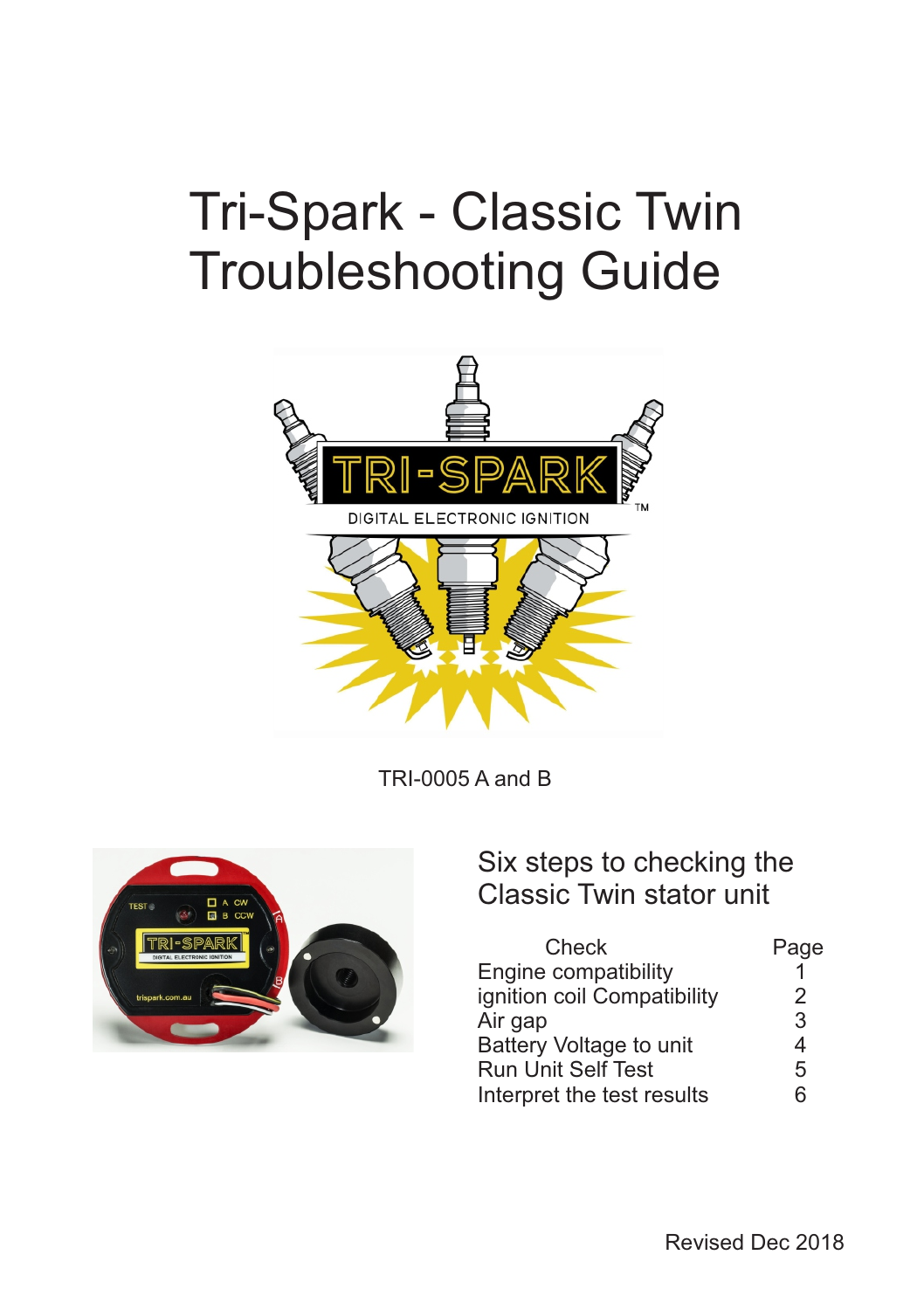## Step 1 - Check Engine Compatibility

Ensure that you have the correct kit for your machine. The two systems are not interchangeable and will not function properly in the engine if the wrong type is used. The stator units are marked as shown here.



TRI-0005A Clockwise system for Triumph Bonneville T140, T140E, T140V, T120, T100, Tiger TR7RV, TR6, Norton Atlas, Enfield Interceptor series 2. 12 volt only. Compatible with electric start

TRI-0005B Counter clockwise system for Norton Commando 750 and 850, BSA A50, A65, B50, B44, B25, Triumph Tiger cub, Enfield interceptor series 1. 12 volt only. Compatible with electric start.

### Step 2 Check Coil Compatibility

Ensure that you have the correct coils for your installation. Wrong coils can damage the electronics!

#### **Twin Cylinder engines:**

Installing the TRI-0005 generally requires two 6 volt Lucas style ignition coils (aluminium canisters). Tri-Spark p/n IGC-1006.

These coils should measure 1.8 to 2.0 Ohm primary resistance across the two metal tab terminals on the top of the coil. The secondary resistance is not critical but it will often measure between 5 to 10k ohms from the high voltage terminal to either of the primary terminals.

Alternatively a dual lead ignition coil may be used for twin cylinder installations. In this case the primary resistance should measure between 3.0 to 5.0 Ohms. Tri-Spark p/n IGC-2012.

Many of the British twins were originally fitted with 12 volt Lucas coils. These must NOT be used with the TRI-0005 as poor performance and misfiring will result.

#### **Single Cylinder engines**

For single cylinder installations a 12 volt Lucas style ignition coil should be used. Tri-Spark p/n IGC-1012. These typically measure 3.6 to 4 Ohms primary resistance.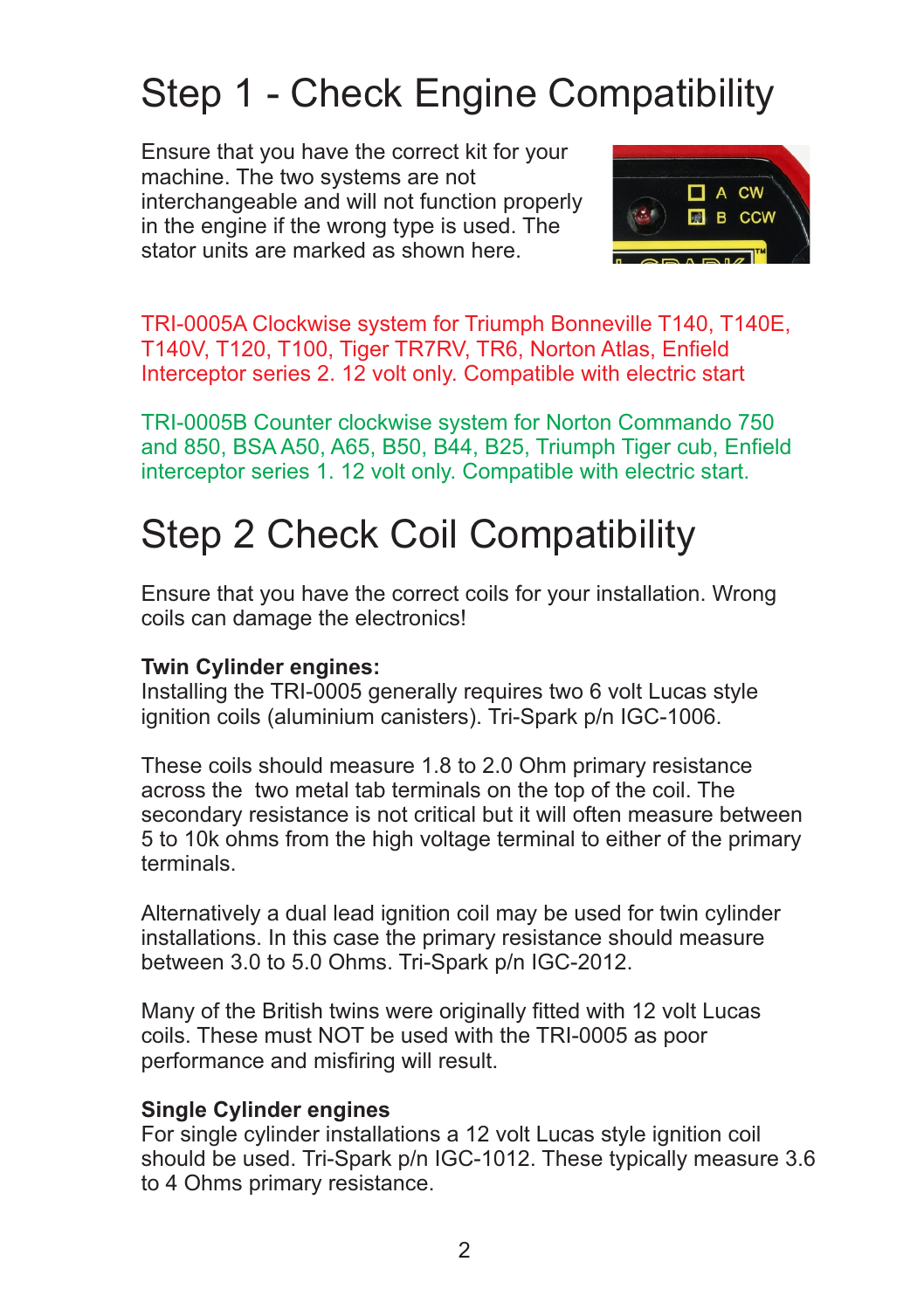### Step 3 - Check the Air Gap

Ensure that you have the correct air gap between the trigger rotor and the stator unit. the gap should be 2mm +/- 0.5mm

### Step 4 - Check Power to the Unit

Check that the battery voltage is reaching the stator unit. Switch on the power and check for voltage at the stator unit with a voltmeter as shown below. The voltage should stay up over 12 volts with the headlight switched on - replace battery if faulty.

#### POSITIVE EARTH / GROUND TESTING



#### NEGATIVE EARTH / GROUND TESTING

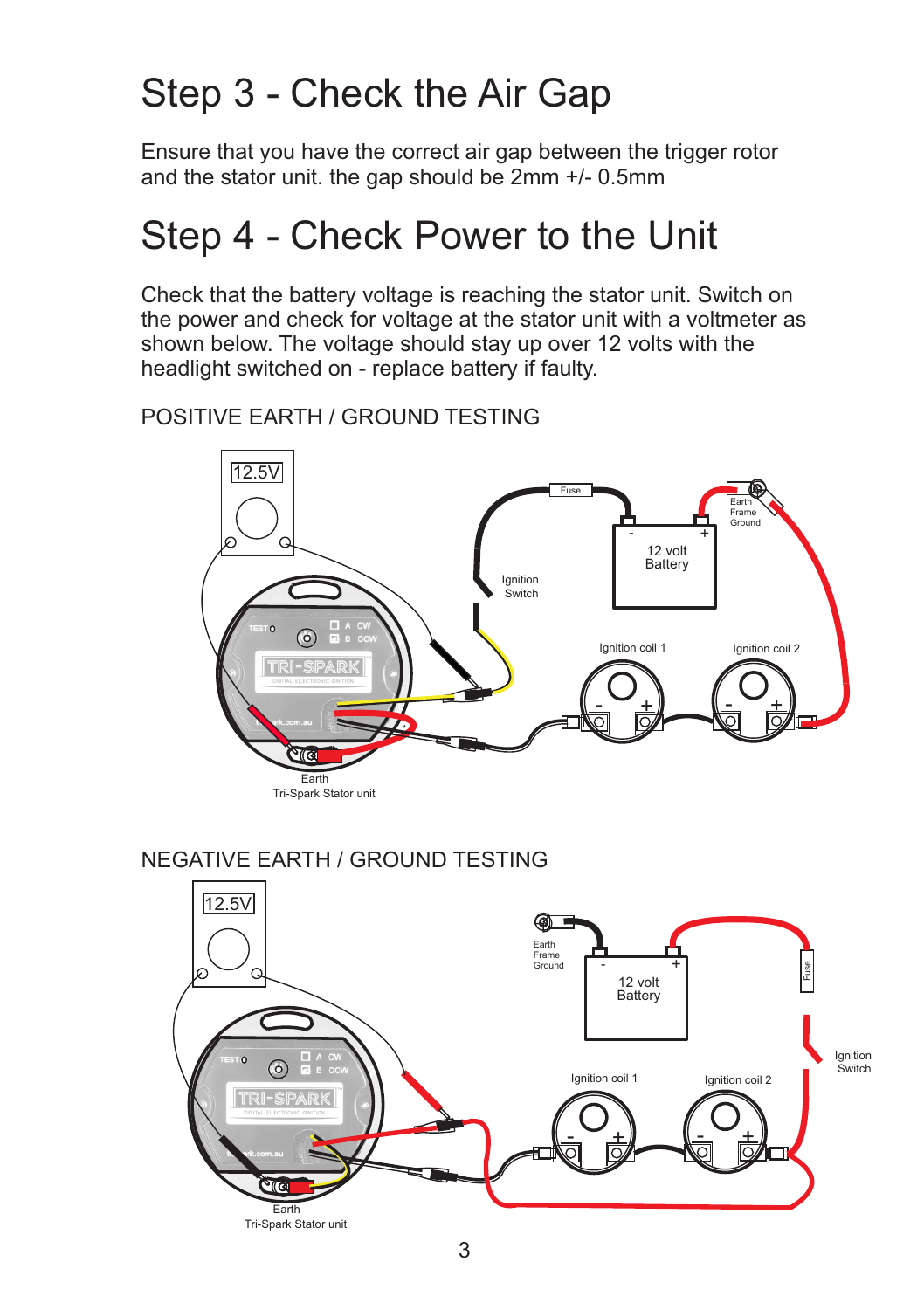### Step 4 - Continued

If the battery voltage is not reaching the unit check for faulty electrical components such as switches and fuses. The following tests will help to isolate the faulty components.

If you can measure battery voltage as shown in the following diagram but not when probed at the stator unit then the fault is with the switches or fuses or somewhere in the negative supply to the unit.



POSITIVE EARTH / GROUND TESTING

Additional wiring checks

- 1. Check continuity from the coil earth to the battery Positive
- 2. Check continuity from the Black /white at the stator unit to the coils
- 3. Check continuity of the coil link wire
- 4. Check continuity from the stator unit red wire to battery positive

Note: Connections to the frame, engine and other metal parts are often faulty due to corrosion.

Once you have established power to the unit proceed to step 5 and run the self test checks on the stator unit.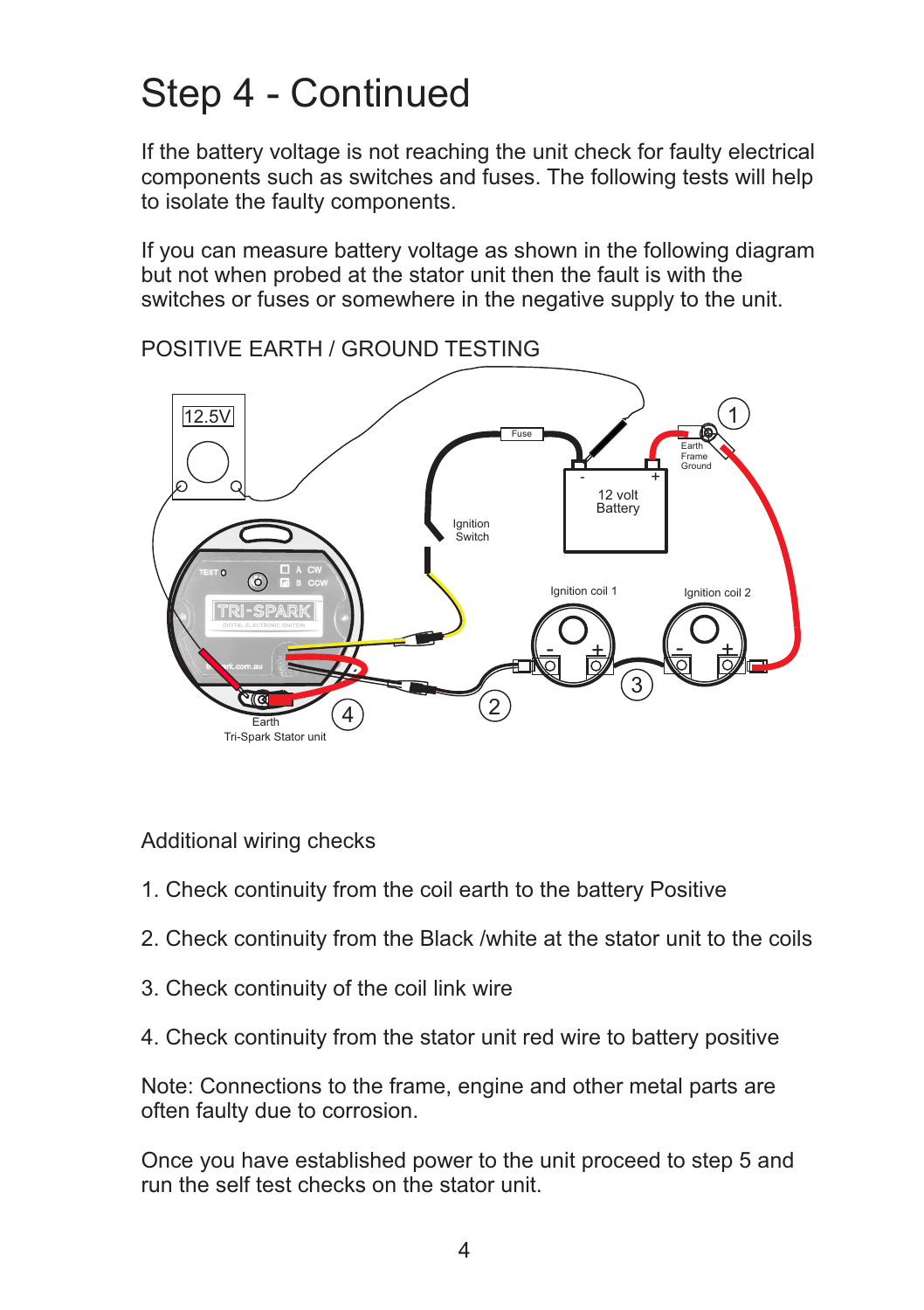# Step 5 - Run The Self Test

The built-in test mode makes it possible to check the operation of the stator unit, trigger rotor, coils, HT leads and spark plugs. Read the following carefully.

**Warning:** the system is capable of sparking the coils in this mode - extreme care must be taken.

**We recomend engaging a technician to perform these tests in the safety of a fully equipped motorcycle workshop.** 

**TEST 1:** Start by removing the spark plugs from the engine and laying them on the cylinder head.

The test button is located beside the word 'TEST' on the unit as shown. It is activated by pressing gently with a pen as shown here.

To begin the self test:

1. Press and HOLD DOWN the TEST button.

2. Switch on the power to the ignition (ignition key switch).

The TEST button MUST be HELD DOWN WHILE the power is switched on to begin the testing.

Once the test starts release the TEST button. The unit will stay in the test mode until the power is switched off.

The spark plugs should begin sparking immediately at a rising rate for 10 seconds and then stop. The LED should light during the 10 seconds while the system is sparking. This test can be repeated by pressing the TEST button again.

#### **DO NOT SWITCH OFF THE POWER - GO STRAIGHT TO TEST 2**

**TEST 2: WITHOUT SWITCHING OFF THE IGNITION** rotate the engine slowly until the red LED on the stator unit is seen to light. The LED should light when the triggering magnet is between the "A" and "B" marks on the rim of the stator unit.

This is the ONLY test of the magnets in the rotor triggering BOTH position sensors in the stator unit. LED operation in normal operating mode is not the same. Checking the triggering must be done within the test mode.

**EXIT TEST MODE** - The ignition switch must be switched off to power down the stator unit in order to exit the test mode before attempting to start the engine.